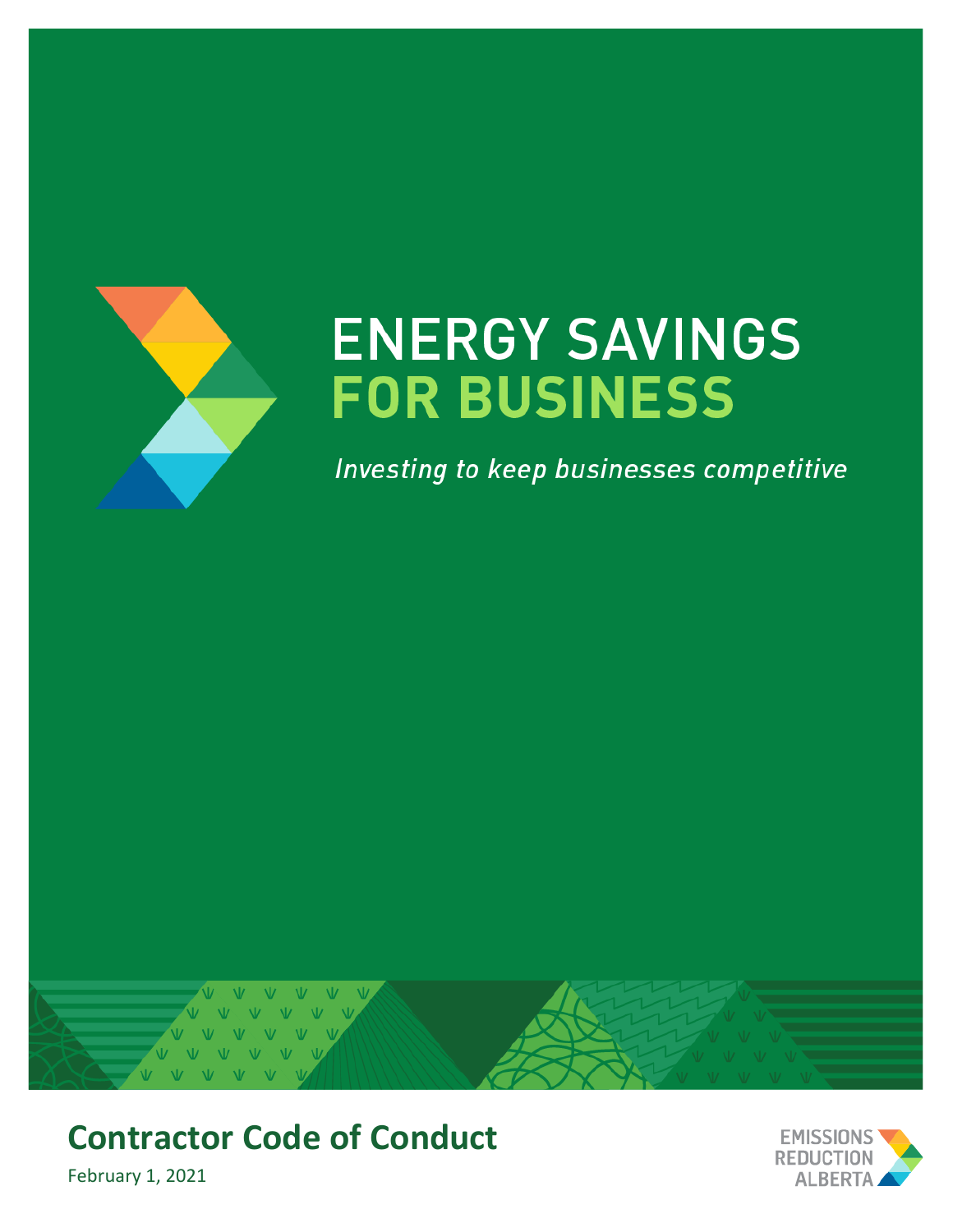### **Table of Contents**

V V V V V  $\overline{M}$   $\overline{M}$   $\overline{M}$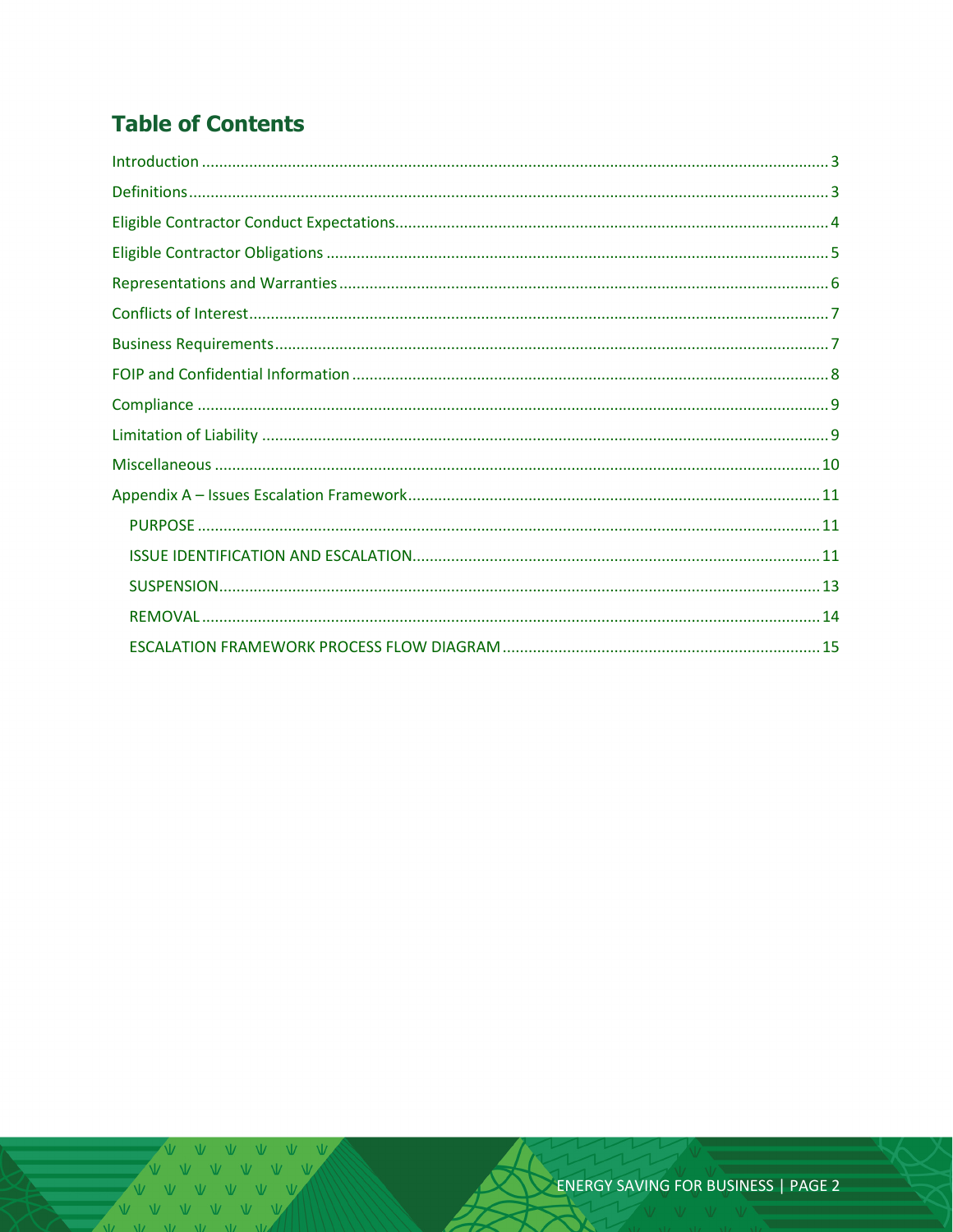#### <span id="page-2-0"></span>**Introduction**

Emissions Reduction Alberta (ERA) has launched an incentive-based Program called [Energy Savings for](https://eralberta.ca/esb)  [Business](https://eralberta.ca/esb) (ESB). The Program is designed to enable the installation of commercially available emissions reduction technologies in commercial and industrial facilities and other types of businesses. The Program offers financial incentives to lower the cost of eligible Measures, encouraging Participants to upgrade systems to save energy and reduce emissions. The Program is a prescriptive program, meaning that the incentive levels are pre-defined for each type of eligible Measure on a per unit basis. The incentives are specified within the Measure list as published on the ESB website.

Eligible Contractors play a central role in the Program. Eligible Contractors are encouraged to inform their customers about the Program and help them complete the necessary Program participation requirements.

For a Product and Service Provider to participate in the Program, they must register with ERA to become an Eligible Contractor. The process is simple:

- 1. Enter your contact information through the Program Application Portal available at [esbprogram.ca.](https://esbprogram.ca/)
- 2. Review and accept the Code as outlined below.
- 3. Upon acceptance as an Eligible Contractor, help your customers save money and reduce emissions while helping grow your business.

The purpose of this Contractor Code is to provide a framework to ensure that: Program Participants are offered reasonable service, the Program is delivered effectively, and that reputable contractors become Eligible Contractors. The Code is designed to establish minimum performance expectations and business requirements that any reputable Product and Service Provider will already have in place.

Eligible Contractors should become familiar with Program materials and documents including the Participant Terms and Conditions. Ultimately, this Code should be read within the context of the full Program, including all materials and documentation.

If you have any questions, please contact us at [support@esbprogram.ca](mailto:support@esbprogram.ca) or 1-844-407-0025.

#### <span id="page-2-1"></span>**Definitions**

The following terms have these meanings in the Code:

- (a) "**Code**" means this ERA Energy Savings for Business Program Contractor Code of Conduct.
- (b) "**Confidential Information**" has the meaning set forth in the 'FOIP and Confidential Information' section.
- (c) "**Delivery Agent**" or "**Agent**" means an authorized agent(s) who has been engaged by ERA to implement the Program.
- (d) **"Eligible Contractor"** means a Product and Service Provider that has met the Contractor Eligibility Criteria and is registered with the Program.
- (e) "**ERA**" means Emissions Reduction Alberta.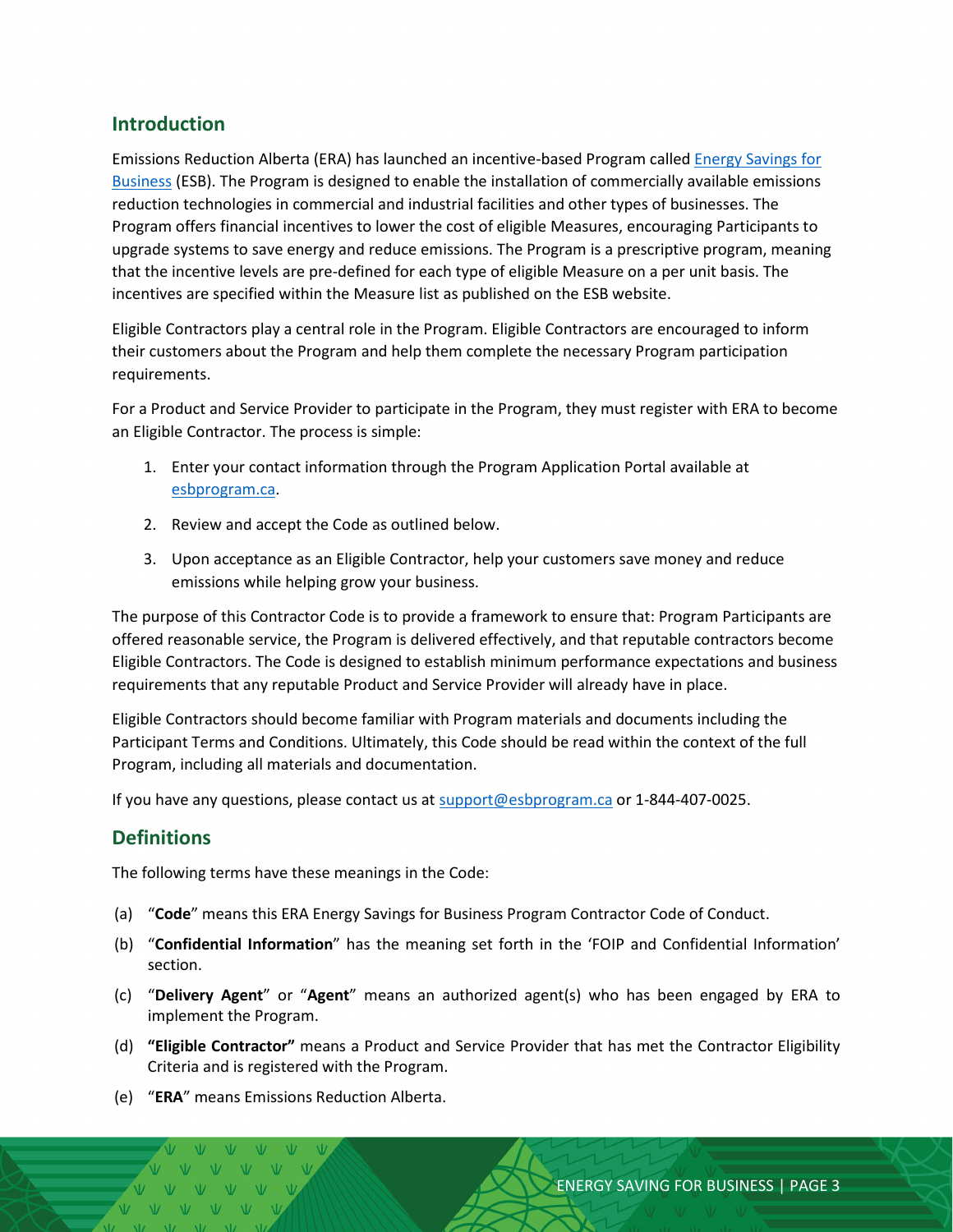- (f) "**Issues Escalation Framework**" means the processes for resolving issues that arise during Program participation.
- (g) "**Measure**" means a commercially available emissions reduction technology or installation that meets the Program criteria to qualify for a Participant incentive.
- (h) **"Participant"** means an applicant who meets the Applicant Eligibility Criteria and has entered into a Participation Acceptance.
- (i) "**Participant Terms and Conditions**" means the published Terms and Conditions for the Program which may be updated from time to time at the discretion of ERA.
- (j) **"Personal Information"** has the meaning as defined in FOIP.
- (k) **"Personnel**" means all personnel involved in the development, provision of services and/or deliverables hereunder, whether they are employees, subcontractors or other entities of the Eligible Contractors.
- (l) **"Primary Contact"** means the Eligible Contractor's main point of contact for the Program.
- (m) "**Product and Service Provider**" means any company that may provide services or sell products to a Participant in the Program. This includes but is not limited to distributors, suppliers, equipment installers, engineering firms, and commercial energy auditors.
- (n) "**Program**" means ERA's Energy Savings for Business Program.
- (o) **"Program Application Portal"** means the website page for the Eligible Contractors to login to submit, update and view their applications.
- (p) **"Program Staff"** means all ERA or Delivery Agent staff working on the Program.
- (q) "**Work**" means all goods, services, installations, documentation, and compliance processes to be provided by the Eligible Contractor on behalf of any Participant, as part of the Program.

#### <span id="page-3-0"></span>**Eligible Contractor Conduct Expectations**

Eligible Contractors will:

- (a) consent to receive updates, communications, and emails from ERA or its Agents;
- (b) be effective communicators with Program Staff. This Program will require communication via email and the Program Application Portal. Eligible Contractors will:
	- (i) communicate openly and respectfully with Program Staff to seek assistance as needed in technical or administrative areas pertaining to Program participation;
	- (ii) regularly stay up to date with communication, checking for Program messages or updates weekly at a minimum; and
	- (iii) be responsive to inquiries made by Program Staff, providing responses within three (3) business days for phone and email inquiries. If unable to fully respond within three (3) business days, the Eligible Contractor must provide an estimate of the time needed to fully respond to the Program Staff, based upon the complexity of the inquiry;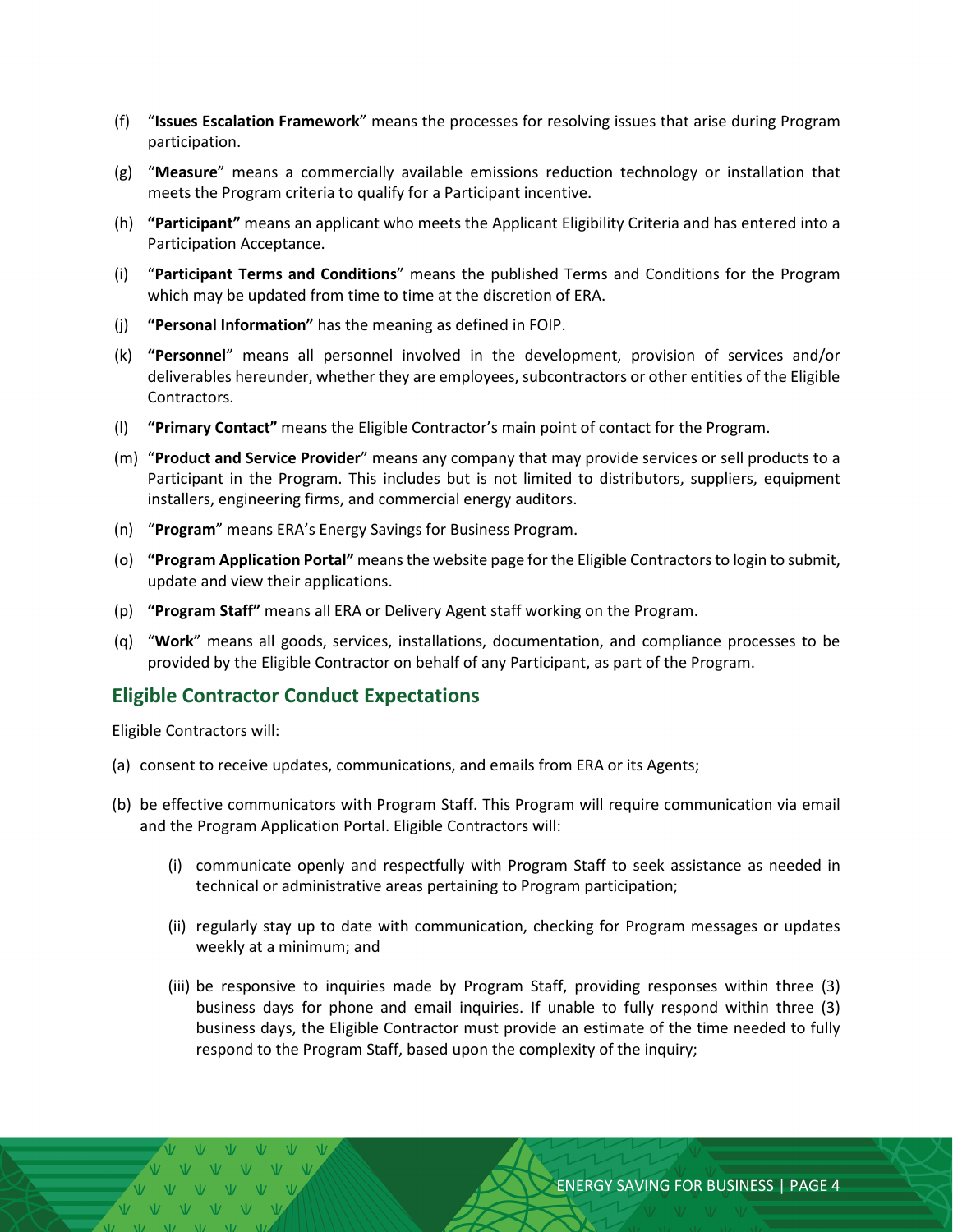- (c) provide ERA and its Agents with accurate contact information and any other data or documentation required to comply with the Program on-boarding requirements. If any of this information changes during the course of the Program, ERA must be notified;
- (d) provide feedback to the Program Staff on issues pertaining to Program design and administration, or any other experiences with the Program in general;
- (e) participate in training and outreach sessions where applicable, including webinars related to the Program as scheduled by Program Staff from time to time;
- (f) adhere to the following customer service requirements:
	- (i) treat Participants fairly and deliver Work in a timely and responsible manner;
	- (ii) honour scheduled appointments. When unable to attend scheduled customer appointments, the Eligible Contractor should notify the customer at least 24 hours before the scheduled visit;
	- (iii) make every effort to communicate clearly and regularly with Participants; and
	- (iv) provide Participants with adequate and accurate information about the proposed products or services, including all involved costs, any relevant risks, performance and savings claims, and projections, if applicable;
- (g) conduct all communication and all aspects of business in relation to the Program without deception, abusive acts or practices, or discrimination (as defined by the *Canadian Human Rights Act*);
- (h) only offer, perform, and accept responsibility for Work that the Eligible Contractor is qualified and competent to perform, based on their training, experience and where they are licensed to perform;
- (i) properly represent the relationship of the Eligible Contractor to ERA. The Eligible Contractor must explicitly disclose to each Participant that it is an independent business, and must not represent itself as being employed, certified, approved, or endorsed by ERA;
- (j) promote, in good faith, positive participation in the Program, commercially available emissions reduction technologies among Participants and the public; and
- (k) promote ERA Programs accurately, and when possible through materials provided by ERA or its Agent.

#### <span id="page-4-0"></span>**Eligible Contractor Obligations**

Nothing in this Code affects the obligation of an Eligible Contractor, or any representatives it appoints to act on its behalf, to comply with all applicable Federal, Provincial, and Municipal laws.

Nothing in this Code affects the obligations of an Eligible Contractor to the Program Participant to comply with the contracts that the Participant may have in place with the Contractor.

The requirements set out in this Code apply in addition to any other requirements imposed by law, whether dealing with the same subject matter or otherwise, including the requirements of the *Consumer Protection Act* and the *Direct Selling Business Licensing Regulation* and the *Direct Sales Cancellation and*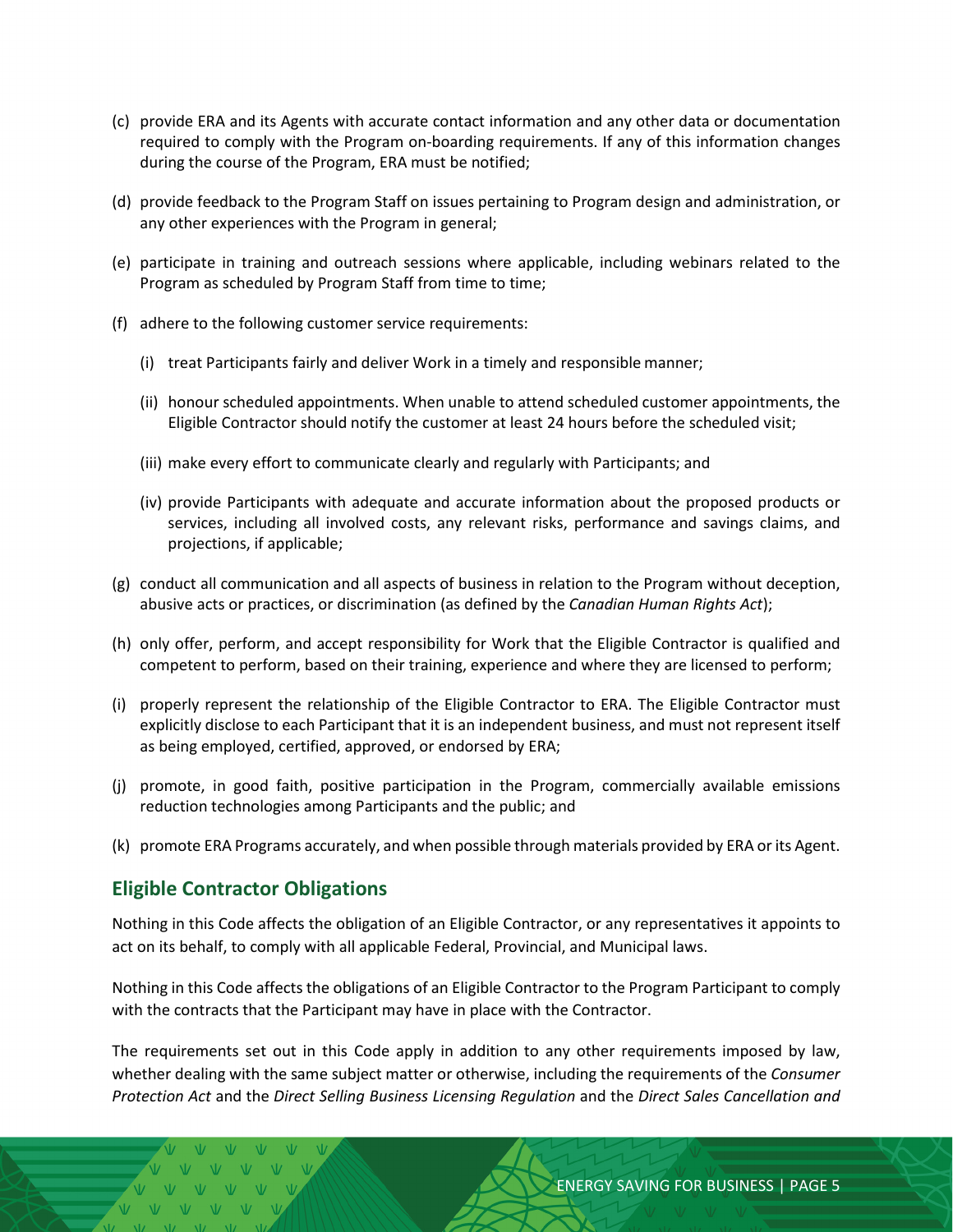*Exemption Regulation* and the *Designation of Trades and Businesses Regulation* and the *Prepaid Contracting Business Licensing Regulation*.

Where compliance with this Code would cause non-compliance with a relevant law or regulation in a specific jurisdiction, an Eligible Contractor should act in full compliance with the relevant law or regulation in that jurisdiction instead of this Code.

The terms of any vendor financing, such as energy performance contracts, must not conflict with any Terms and Conditions offered through the Program. All terms and conditions for any vendor financing must be disclosed to the Participant at the time of offering.

The following additional obligations are required for specific projects:

- (a) on-site generation combined heat and power projects must have the project designs approved by an experienced P.Eng with the appropriate insurance policies. The Eligible Contractor is obligated to disclose the individual or organization and associated credentials meeting these requirements in association with Eligible Projects.
- (b) on-site solar photovoltaic projects must have Eligible Contractors that are a member in good standing of Solar Alberta (previously known as Solar Energy Society of Alberta), the Canadian Renewable Energy Association, or the Electrical Contractors Association of Alberta.
- (c) on-site geothermal ground source heat pump project designs must be approved by a P.Eng. having completed the Certified Geo Exchange Designer (CGD) course from the International Ground Source Heat Pump Association or equivalent. Ground Source Heat Pump installers must have completed the Accredited Installer accreditation from the International Ground Source Heat Pump Association or equivalent. The Eligible Contractor is obligated to disclose the individual or organization and associated credentials meeting these requirements in association with Eligible Projects.

#### <span id="page-5-0"></span>**Representations and Warranties**

The Eligible Contractor represents and warrants that:

- (a) the Eligible Contractor and all Personnel possess the skills, knowledge, and experience necessary to provide all of the Work as required;
- (b) the Work will be of professional quality, in accordance with professional standards, in strict compliance with all Participant Terms and Conditions, and free of infringement of any intellectual Property Rights of any third person or entity;
- (c) it will act in full compliance with all applicable Federal, Provincial, and Municipal laws, including without limitation, all laws regarding truth in advertising, consumer protection, contract law, health and safety, and other relevant regulations within their professional practices;
- (d) it will maintain all relevant licenses and permits required by Federal, Provincial, or Municipal government, or any other agencies with jurisdiction over the course of Work performed during the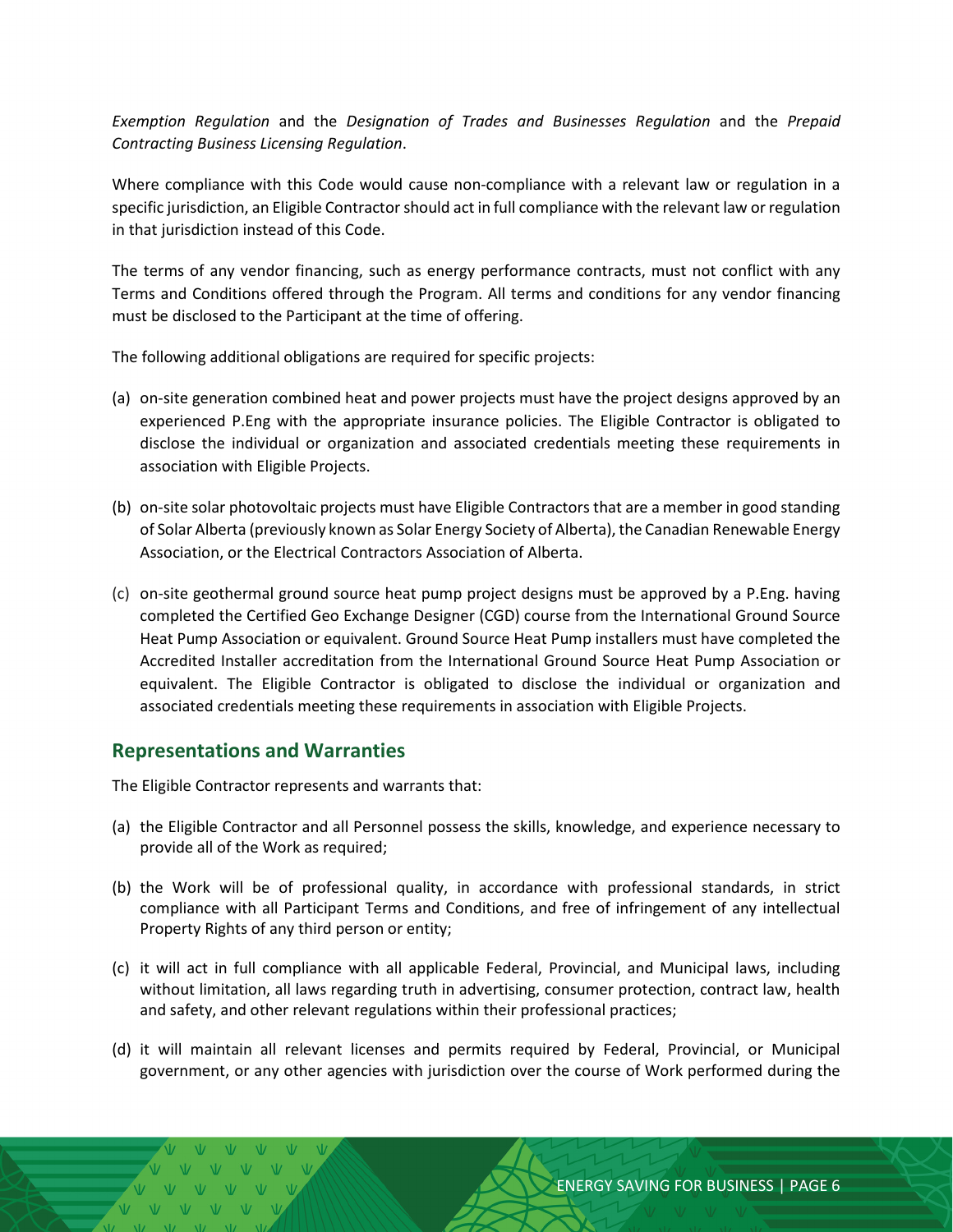Program, including all relevant licenses or permits for subcontractors engaged in fulfilment of Work performed through the Program;

- (e) it will comply with all applicable Federal, Provincial, and Municipal Health guidance as it pertains to COVID-related safe work practices;
- (f) it has made full, true and plain disclosure to ERA and to the participants of all facts relating to the Program;
- (g) the acceptance of this Code and the participation in the Program have been duly and validly authorized by the Eligible Contractor in accordance with applicable law, and this Code shall constitute a binding legal obligation of the Eligible Contractor;
- (h) it will submit accurate and truthful information to the Program relating to product specifications, quotes, invoices and other documentation as required by the Program to approve projects;
- (i) it has read and understands the *Consumer Protection Act* as it relates to its business and the delivery of the Program;
- (j) it will ensure that no Personnel acts in a manner that would disparage or defame ERA or the Program; and
- (k) it will ensure that all Personnel will act in compliance with the terms of this Code.

#### <span id="page-6-0"></span>**Conflicts of Interest**

Except as has been previously disclosed to ERA or its Agent, the Eligible Contractor affirms that neither the Eligible Contractor or its Personnel, has, or will enter into any contractual, financial, business or other interest, that would conflict in any manner with the Eligible Contractor's performance of its obligations under this Code or would otherwise create the appearance of conflict with respect to this Code.

#### <span id="page-6-1"></span>**Business Requirements**

To become an Eligible Contractor the following minimum requirements must be satisfied. Signing this Code certifies that the Eligible Contractor has met the below requirements and, upon request, can demonstrate valid and appropriate business documentation and insurance coverage for the type of Work offered. The minimum requirements are as follows:

- (a) registered and in good standing with the Workers' Compensation Board (WCB), or evidence of WCB exemption;
- (b) commercial general liability insurance, written on an occurrence basis, including bodily injury, property damage, personal injury, advertising injury, products and completed operations, and contractual liability, in an amount not less than:
	- (i) each Occurrence Limit \$2,000,000;
- (c) automobile liability insurance with a minimum limit of \$2,000,000 liability for bodily injury and property damage for all owned, rented, leased or hired vehicles used in conjunction with the Program and the associated Work;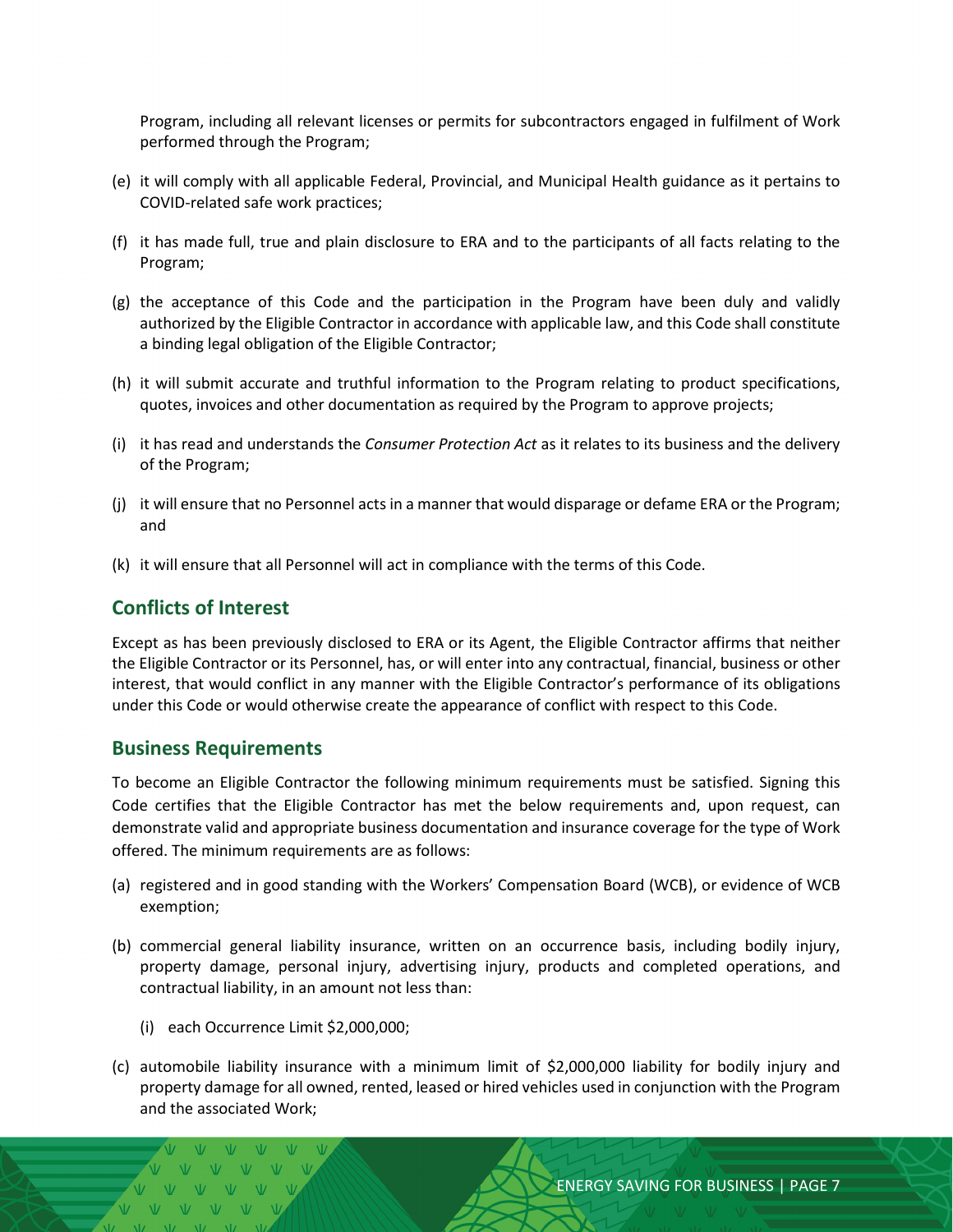- (d) the corresponding coverage held by the Eligible Contractor for the sole use and protection of the Eligible Contractor. All coverage obtained and maintained by the Eligible Contractor shall be primary to and non-contributory; and
- (e) a legal right to perform Work in Alberta as applicable.

The following may be required to become an Eligible Contractor:

(f) where there is a risk of damages arising out of any act, error or omission in professional services rendered, the Eligible Contractor must obtain and maintain errors and omissions insurance, in accordance with the *Alberta Insurance Act*, in an amount not less than \$1,000,000 per claim insuring its liability resulting from errors and omissions in the performance of its Services under this Contract. This insurance is required to remain in place for a period of 12 months following the completion or termination of this Code and this condition may be satisfied with a 12-month extended reporting period.

ERA or the Delivery Agent reserves the right to verify these requirements at any time for any Eligible Contractor. Signing this Code certifies that the Eligible Contractor agrees to share any documentation or proof of compliance as needed for verification purposes over the course of the Program and the subsequent 12-month period.

#### <span id="page-7-0"></span>**FOIP and Confidential Information**

- (a) The Eligible Contractor acknowledges that any Personal Information collected by ERA in connection with the Program is collected and used in compliance with FOIP. Personal Information will be disclosed only to administer the Participant's participation in the Program, including to ensure that the Participant is in compliance with the Participant Acceptance.
- (b) "**Confidential Information**" means all technical, corporate, financial, economic, legal or other information or knowledge generally concerning ERA, its directors or officers, other boards, agencies, associations of the Government of Alberta, or specifically concerning the Program, whether disclosed orally, or in the form of written material, computer data or programs, and includes information respecting ERA's registrants, processors, financial information, models, mechanisms, processes, intellectual property, trade secrets or otherwise, but does not include information that is:
	- (i) in the public domain;
	- (ii) disclosed lawfully to the Eligible Contractor by a third party who has no obligation of confidentiality to ERA with respect to the disclosed information;
	- (iii) becomes known to the public, other than by a breach of the Eligible Contractor of its obligations under this Code; or
	- (iv) already known by the Eligible Contractor before disclosure by ERA under this Code, as evidenced by written records of the Eligible Contractor.
- (c) The Eligible Contractor shall not use Confidential Information for any purpose other than to perform its obligations in accordance with the terms of this Code and shall maintain the Confidential Information in strict confidence and shall not disclose, divulge or communicate directly or indirectly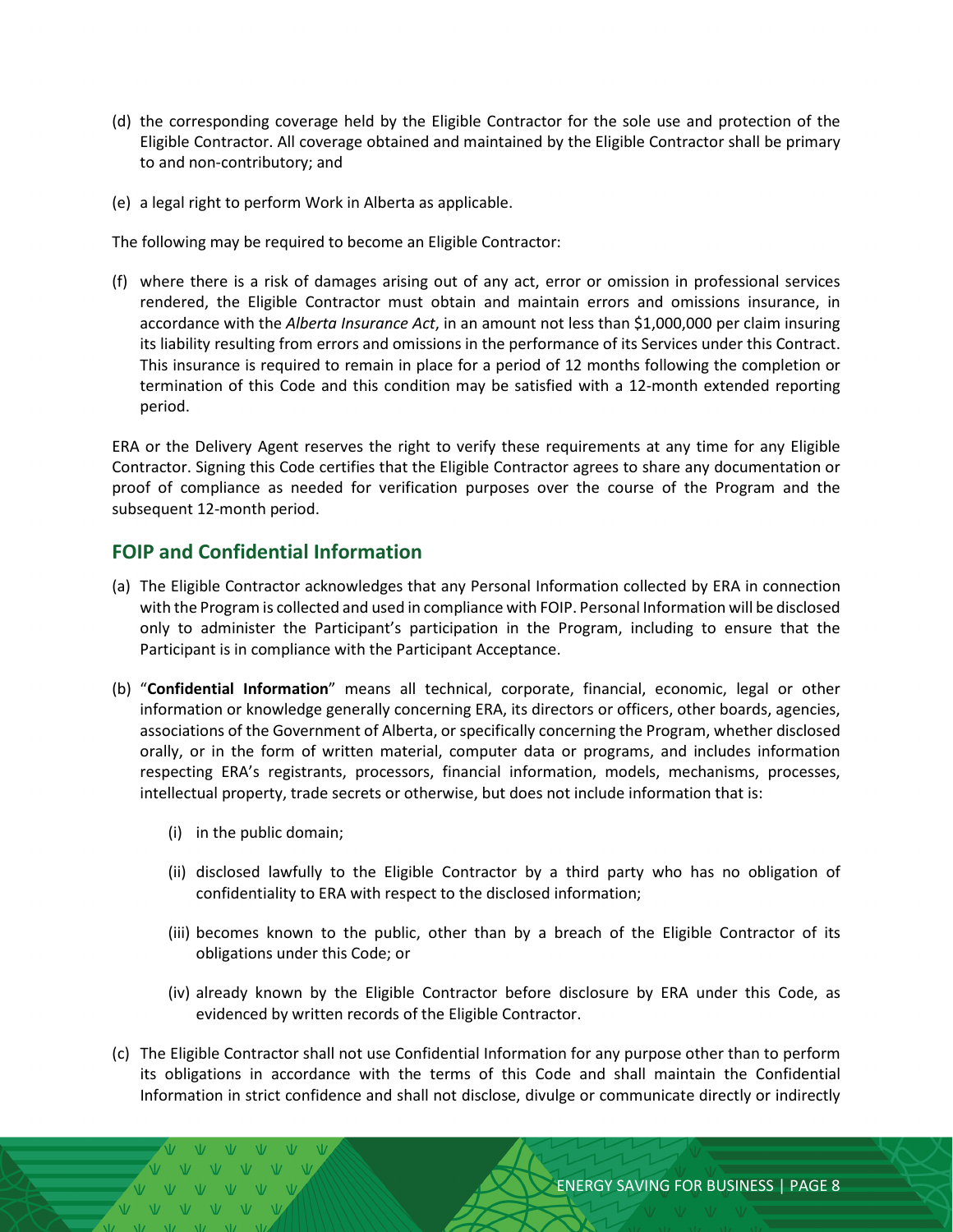at any time any Confidential Information to any person, firm, corporation, subcontractor, employee, or to any third party, except to the extent necessary to perform its obligations under this Code, and fulfill the terms of this Code, provided that the Eligible Contractor shall contractually require such person, firm, corporation, subcontractor, employee or third party to be bound by confidentiality and restricted use obligations no less stringent than those provisions that bind the Eligible Contractor. The Eligible Contractor may only disclose the Confidential Information with the prior written consent of ERA or where required by law.

On termination of this Code for any reason, the Eligible Contractor will immediately return or destroy if requested by ERA or its Agent all Confidential Information provided to the Eligible Contractor by ERA or its Agent, and all property, writing, materials, designs, patterns, blue-prints, work-in-progress and data relating to this Code.

#### <span id="page-8-0"></span>**Compliance**

- (a) ERA will utilize a tiered corrective action procedure for non-compliance with any Program requirements. Corrective action procedures are documented in the Issues Escalation Framework attached to this Code as Appendix A. The Eligible Contractor acknowledges that they have read and understand the Issues Escalation Framework in Appendix A.
- (b) Notwithstanding the expiration or termination of this Code or the Program in whole or in part for any reason, all covenants and agreements to be performed and/or observed under this Code which by their nature are to survive the termination of this Code, including without limitation those relating to confidentiality, termination, and indemnification, will survive any such expiration or termination.

#### <span id="page-8-1"></span>**Limitation of Liability**

- (a) ERA's sole liability hereunder is limited to the extent ERA is legally responsible, arising out of the negligence or willful acts of ERA in relation to the performance of its obligations under the Eligible Contractor on-boarding process;
- (b) the Eligible Contractor shall indemnify and hold harmless ERA and its directors, officers, employees, representatives and Agents from any and all claims, losses, liabilities or damages, including consequential damages and costs arising directly or indirectly from but not limited to the obligations supplied under this Code. In no event shall ERA or its Agent be liable to the Eligible Contractor for any consequential, incidental, special reliance or indirect damages arising out of or related to Program participation, its cancellation, or any changes thereto whether such claim is based in contract or tort and whether or not the Eligible Contractor has been advised of the possibility of such damages;
- (c) the Eligible Contractor, its entities, successors and assigns hereby release and forever discharge ERA and its Agent from all actions, causes of action, claim or demands whatsoever under this Code;
- (d) the Eligible Contractor waives the right to bring or assert any claim against ERA relating to its registration and status as an Eligible Contractor (including public listing of information) and releases ERA and its Agent from any and all liability therefore or relating thereto; and
- (e) ERA and its Agent shall have no obligation to maintain, remove or perform any Work whatsoever on any equipment installed.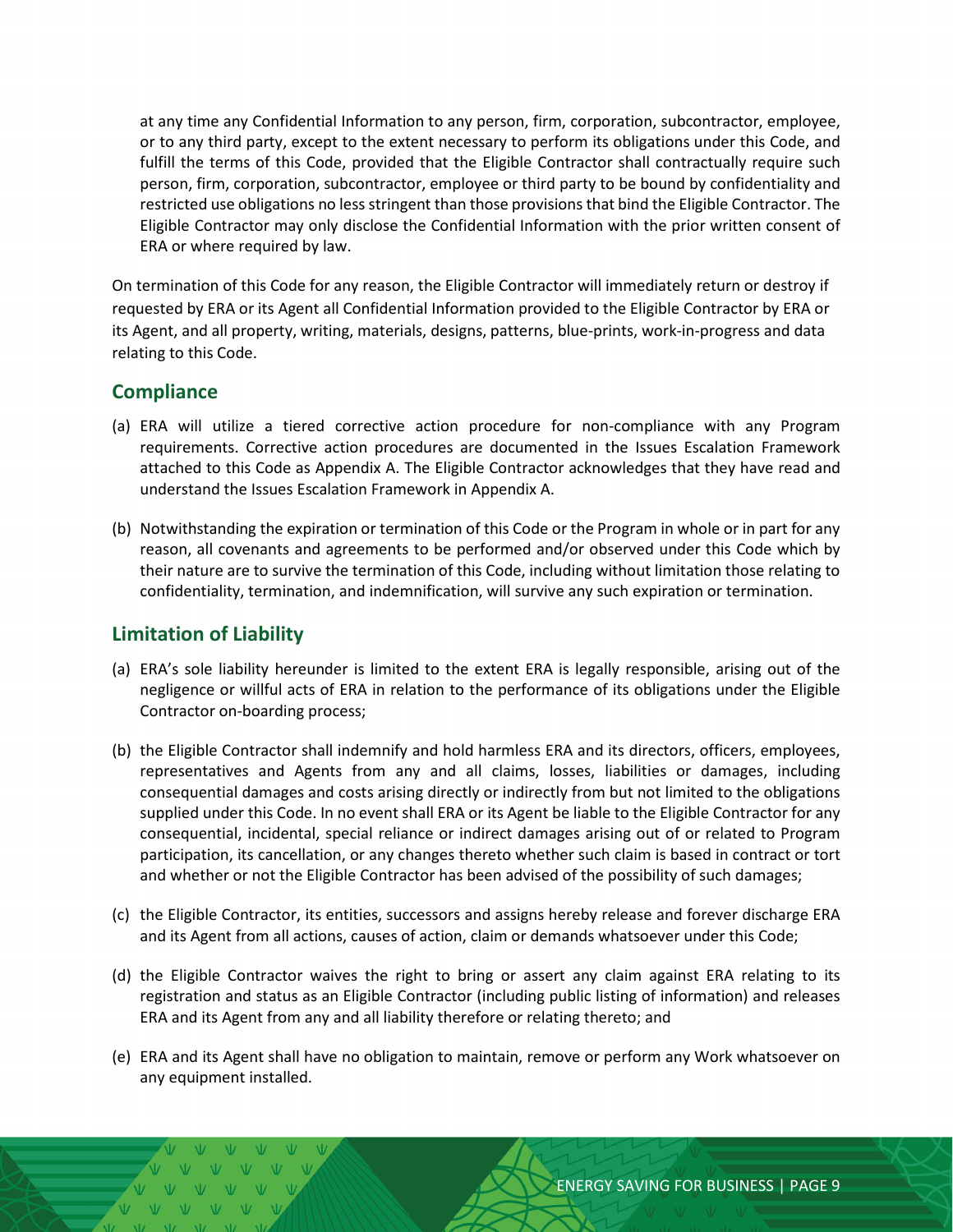#### <span id="page-9-0"></span>**Miscellaneous**

- (a) ERA makes no assurance that any person or entity will gain additional business or any other business advantage from being an Eligible Contractor.
- (b) ERA reserves the right to amend this Code, in whole or in part, at any time and solely at its discretion.
- (c) Notwithstanding the process outlined in Appendix A, ERA reserves the right to unilaterally terminate an Eligible Contractor's eligibility to participate in the Program at any time without liability. By signing this Code, the Eligible Contractor acknowledges and understands that they shall have no recourse against ERA or its Agent for such termination.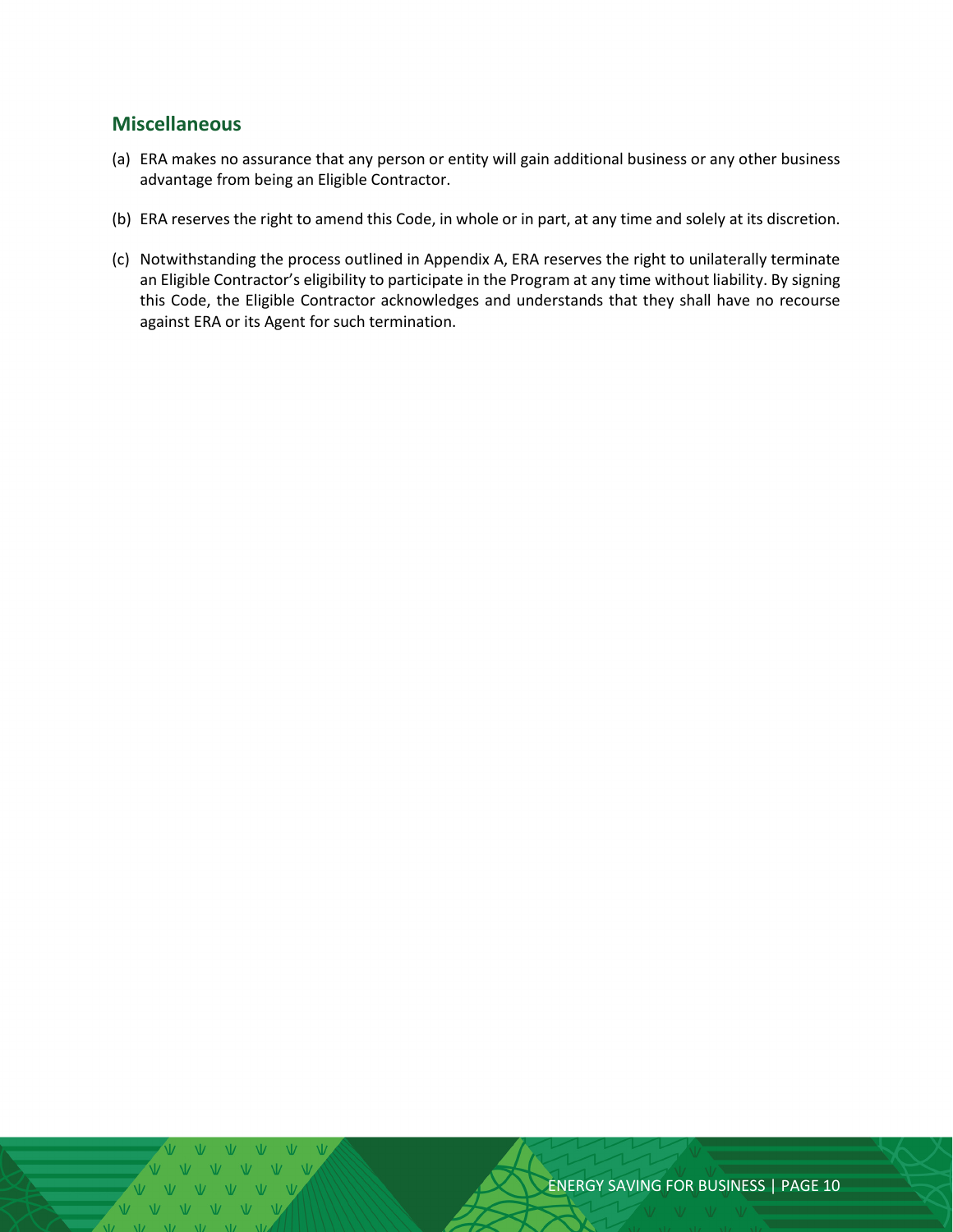#### <span id="page-10-0"></span>**Appendix A – Issues Escalation Framework**

#### <span id="page-10-1"></span>**Purpose**

This Issues Escalation Framework applies to Eligible Contractors under the Program. This will serve as a guide to ensure that: Program expectations are met, ERA and its Program are fairly represented to Albertans, and to clarify how breaches of the Code or Participant Terms and Conditions will be handled.

The Issues Escalation Framework describes Program management processes for resolving conduct issues regarding Eligible Contractors that arise throughout the duration of the Program. Participation as an Eligible Contractor is managed by Program Staff.

#### <span id="page-10-2"></span>**Issue Identification and Escalation**

Issues may be identified through several pathways including being identified by Program Staff, raised by Participants, or reported by external authorities. A list of issue types and common descriptions is below.

| <b>Issue type</b>                                   | <b>Issue description</b>                                                          |
|-----------------------------------------------------|-----------------------------------------------------------------------------------|
| <b>Issues involving Program</b><br>administration   | Customer service complaints from Participants or the public.                      |
|                                                     | Deviations from application submission standards as noted by Program Staff        |
|                                                     | and documented in Program Terms and Conditions or other Program                   |
|                                                     | guidelines. This includes repeated errors, omissions, or other quality issues     |
|                                                     | relating to any submitted documentation.                                          |
|                                                     | If the Eligible Contractor is completing the application submission on behalf     |
|                                                     | of the Participant and fails to forward any Program benefits, financial           |
|                                                     | incentives, or otherwise from the Program to the Participant.                     |
|                                                     | Non-compliant marketing practices or misrepresentation of relationship to         |
|                                                     | the Program or ERA.                                                               |
|                                                     | Unresponsiveness (more than 10 business days) or disrespectful                    |
|                                                     | communication to Participants or Program Staff.                                   |
|                                                     | Significant deviations from industry standards or non-compliance with             |
|                                                     | Participant Terms and Conditions.                                                 |
|                                                     | No longer meeting the minimum criteria as an Eligible Contractor. Program         |
|                                                     | Staff may conduct periodic verification of the Eligible Contractor criteria (e.g. |
|                                                     | WCB Alberta clearance) to ensure compliance.                                      |
|                                                     | Other business or industry peer reporting technical or quality related issues     |
|                                                     | to Program Staff.                                                                 |
|                                                     | Other issues that may arise during Program participation that are in non-         |
|                                                     | compliance with the terms of the Code or marketing guidelines.                    |
| <b>Issues involving business</b><br>operations      | Issues which affect the ability of the Eligible Contractor to fulfill Program     |
|                                                     | obligations or commitments to Participants. This includes an Eligible             |
|                                                     | Contractor going out of business which may be communicated by the                 |
|                                                     | Eligible Contractor to Program Staff or reported by Participants.                 |
| Issues involving standards,<br>codes or regulations | Issues of compliance with consumer protection legislation. The Consumer           |
|                                                     | Investigations Unit investigates breaches of Alberta's consumer protection        |
|                                                     | legislation and takes enforcement action. Enforcement actions may include         |

Table 1: Types of issues may include, but are not limited to the following: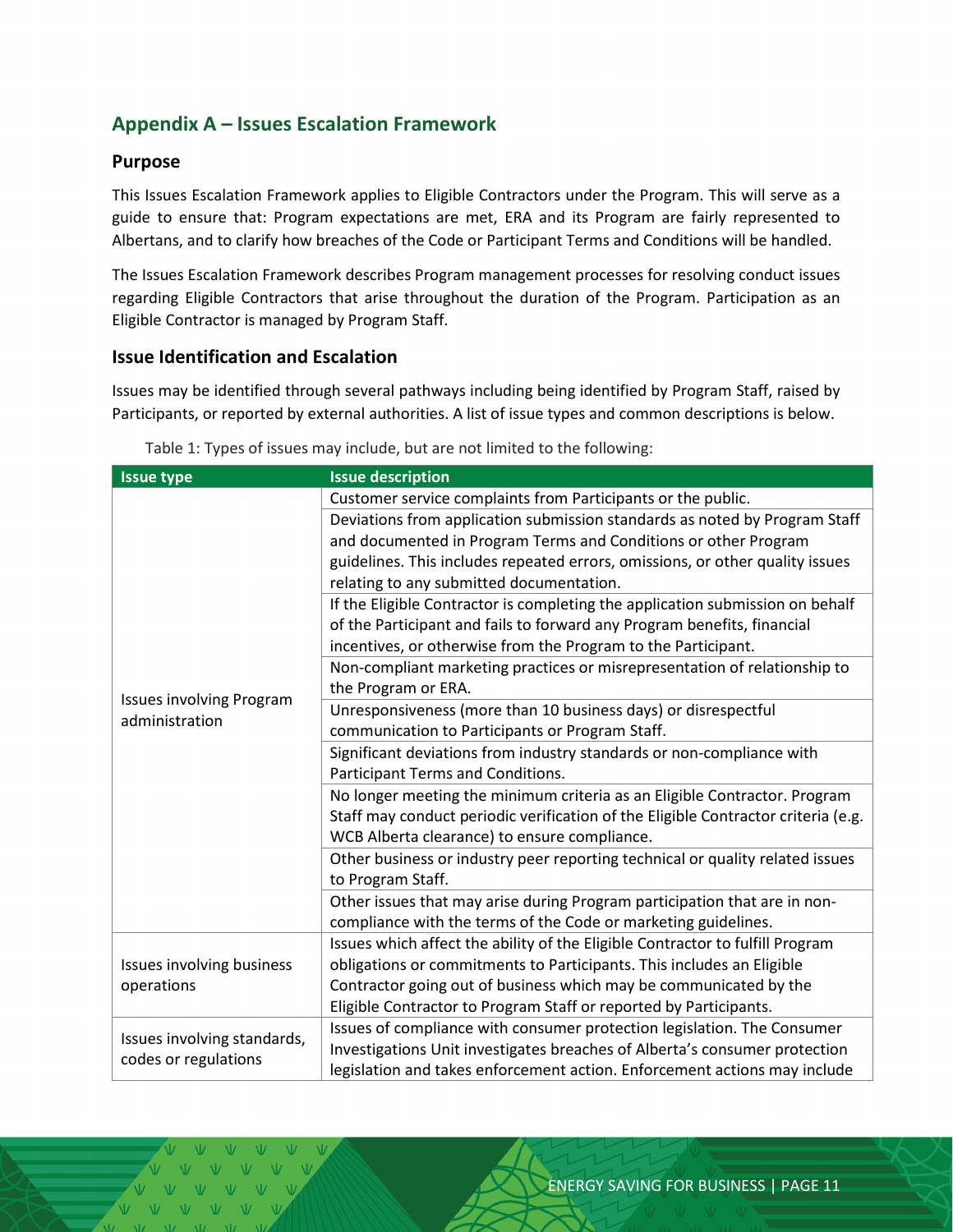| licensing actions, administrative penalties, undertakings, Director's Orders,<br>or court charges.                                                                                           |
|----------------------------------------------------------------------------------------------------------------------------------------------------------------------------------------------|
| Serious issues of compliance with industry specific standards, codes and<br>regulations as reported by relevant industry associations (e.g. APEGA or the<br>ECAA).                           |
| Serious issues of code, permitting, or licensing compliance as reported by<br>any local, provincial, or federal authority having jurisdiction. This includes<br>issues of health and safety. |

When an issue arises or an instance of non-compliance becomes known with the Eligible Contractor Code, the first step in all situations is to gather relevant information, seek clarification from affected parties, and ensure obligations are clearly understood. From that point, the following escalation and resolution approach is followed:

- 1. The first level in the resolution process is to use coaching whenever possible. Coaching includes following up with the Eligible Contractor Primary Contact with a written notice, communicating the issue, and agreeing on and documenting the corrective actions that are required within the stated timeframe. In most cases it will be considered reasonable to expect corrective actions within 10 business days. If the issue persists following coaching, cannot be resolved, or cannot be verified by an external authority (if required) or if a response is not received from the Eligible Contractor within 10 business days, the issue will be escalated to the next level.
- 2. Program Staff will issue a written warning to the Primary Contact that Eligible Contractor status will be suspended if there is no response or action taken within 5 business days. If the issue remains unresolved or if the Eligible Contractor remains unresponsive after the 5 business day period, the Eligible Contractor status will be suspended and a notice will be sent to the Primary Contact outlining the actions that must be taken to be reinstated.
- 3. The final level in the resolution process is the permanent removal of Eligible Contractor status. After an Eligible Contractor has been suspended two times throughout the Program, a written notice will be sent to the Primary Contact explaining that any further suspensions in the calendar year may result in the removal of Eligible Contractor status. If issues persist following this notice and are not remediated within 15 business days, a written notice will be issued to the Primary Contact removing the Eligible Contractor status and outlining the actions that must be taken to be reinstated.

ERA reserves the right to adjust the timelines required for corrective action and response by the Eligible Contractor and escalation by Program Staff if special circumstances arise which require faster response times. Further, entities attempting to be re-instated or re-applying under a different name to avoid issue resolution will not be eligible to be involved in the Program.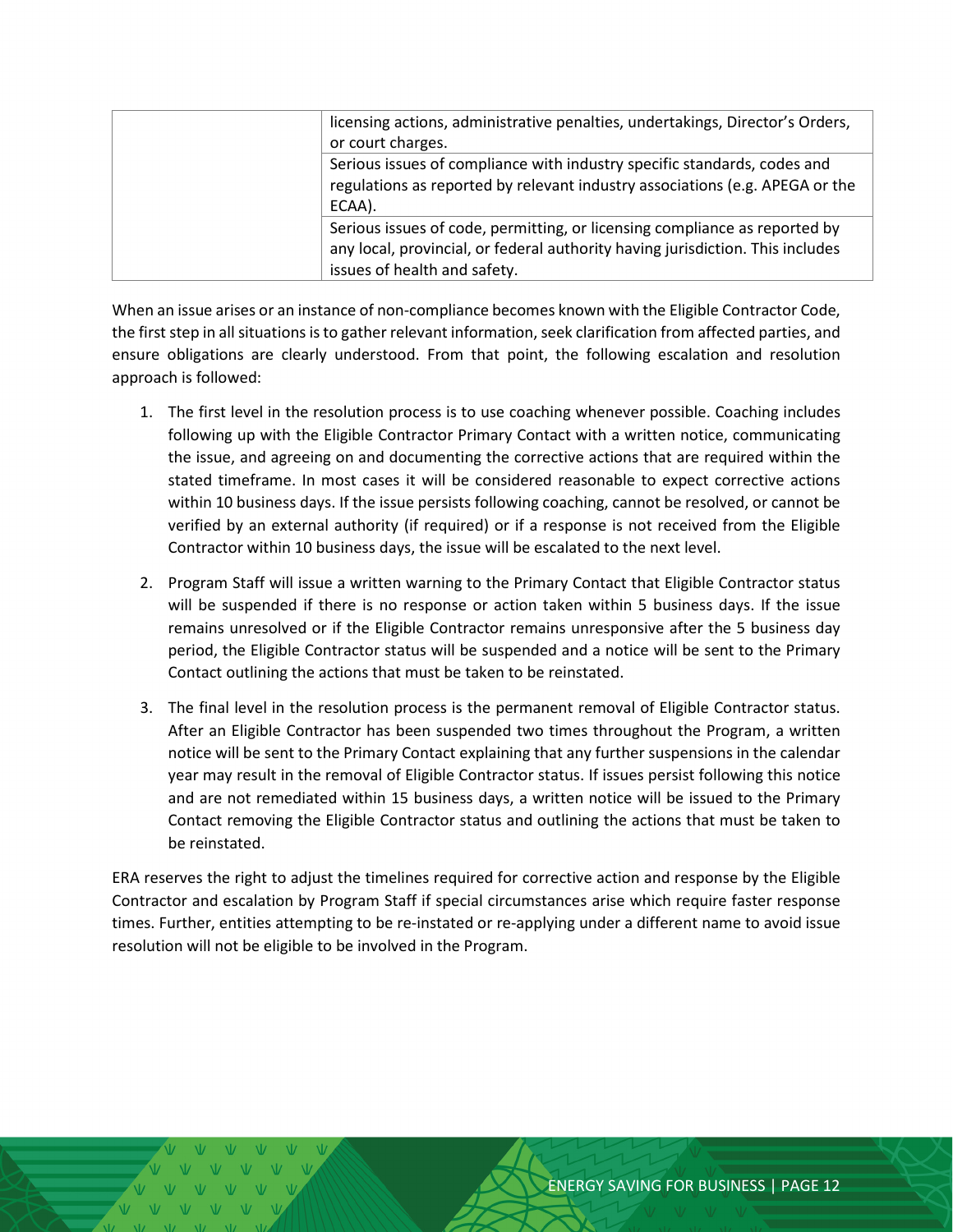#### **Issues involving standards, codes or regulations – additional details:**

Serious issues involving standards, codes or regulations follow a separate escalation and resolution process below. This does not replace any recourse that the Participant may have contractually with the Eligible Contractor.

When serious issues involving standards, codes or regulations are identified, Program Staff will cooperate with investigations by authorities as required. Program Staff will review and send a written notice to the Primary Contact of the Eligible Contractor stating the issue that has been raised and that the Eligible Contractor is suspended immediately and for the duration of the investigation. The Program Staff will also make efforts to verify the information regarding the issue with the appropriate external authority involved.

Once the investigation is complete the Program Staff will determine whether the Eligible Contractor will be reinstated or removed from the Program depending on the outcome and severity of the investigation conclusion. If enforcement actions, such as penalties or charges laid are taken and the Program Staff have received verification that action has been enforced, it will result in immediate removal of Eligible Contractor status. Upon removal, the ERA Program Staff will issue a written notice to the Primary Contact stating that Eligible Contractor status has been removed.

#### <span id="page-12-0"></span>**Suspension**

Suspension from Eligible Contractor status means that the Eligible Contractor cannot participate in the Program on a temporary basis until reinstated. Participating in the Program includes being able to submit a project for incentive, financing, or other support. If there are active projects in the Program with the suspended Eligible Contractor, the projects will not be able to proceed until the Eligible Contractor's status is reinstated or if the Participant identifies an alternative Eligible Contractor. ERA holds no liability for these projects.

Contractors can be reinstated as an Eligible Contractor when the following criteria are met:

- a) corrective action is taken for all outstanding issues as required by ERA or its Agent;
- b) proof of renewal of any outdated documentation or confirmation of Eligible Contractor criteria (e.g. WCB Alberta) is provided; and
- c) proof of completion is provided for any actions recommended by Program Staff due to the suspension.

Reinstatement may also include being subject to additional quality assurance checks or site reviews by Program Staff in the future.

ERA reserves the right, in its sole discretion, to apply the suspension of Eligible Contractor status to: (a) other Eligible Contractors with common ownership or (b) another entity with common ownership that is applying to become an Eligible Contractor.

After an Eligible Contractor has been suspended two times throughout the Program, a written notice will be sent to the Primary Contact explaining that any further suspensions in the Program will result in the removal of Eligible Contractor status.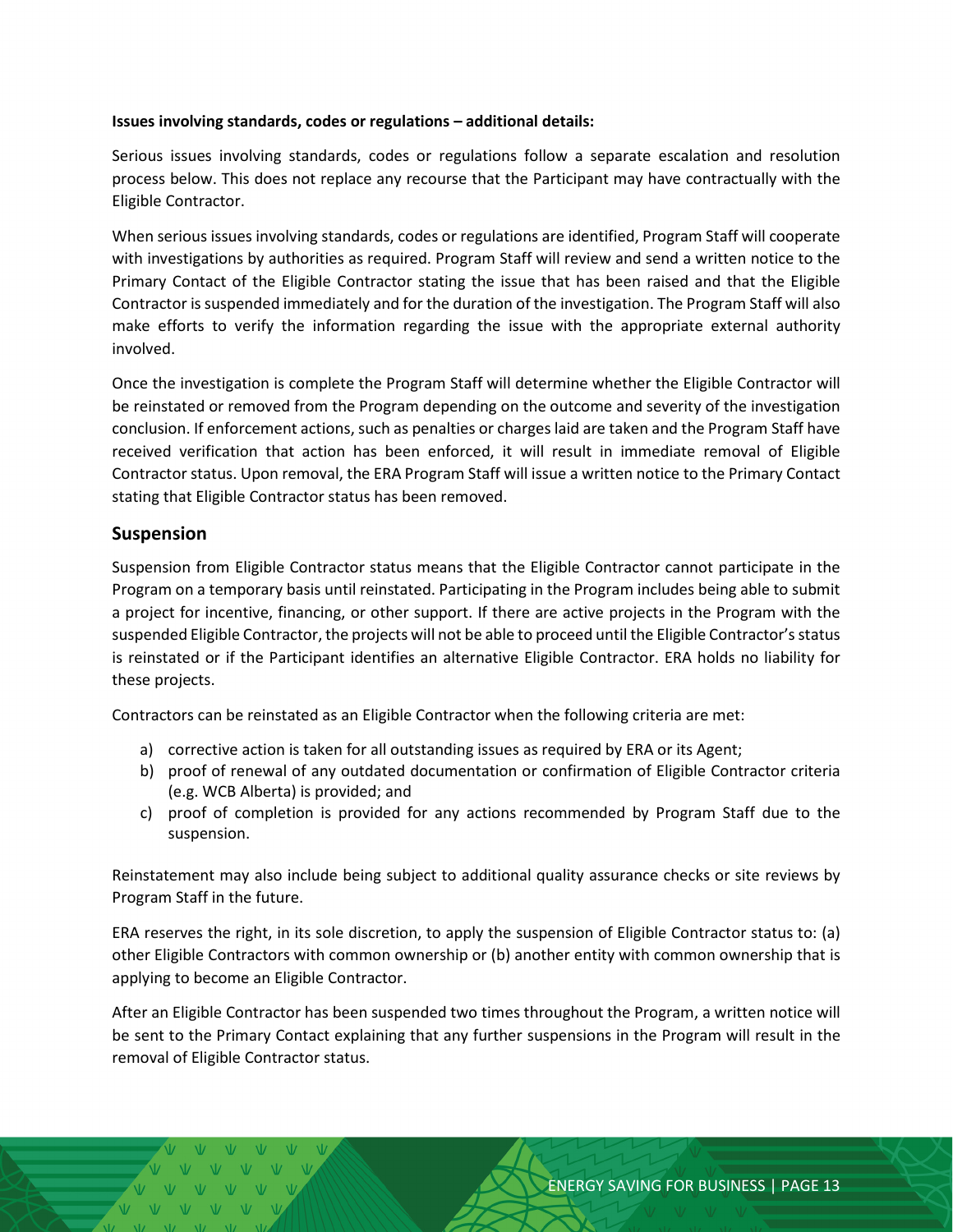#### <span id="page-13-0"></span>**Removal**

Removal of status as an Eligible Contractor will result in the termination of the Code. Thereafter, and given that acceptance and adherence to the Code is a requirement of Program participation, the Eligible Contractor cannot participate in the Program. Participating in the Program includes being able to submit a project application for incentive, financing, or other support. If there are active projects in the Program with the suspended Eligible Contractor, the projects will not be able to proceed until the Eligible Contractor's status is reinstated or the Participant identifies an alternative Eligible Contractor. ERA holds no liability for these projects.

After being removed, reinstatement as an Eligible Contractor will only be considered by the ERA Program Staff on a case-by-case basis and will require a minimum of 3 months before consideration.

If reinstatement is considered, it will involve signing the Code again and meeting the reinstatement criteria for suspensions as a minimum, in addition to providing documented clearance from any external authority that was involved in the removal. Reinstatement may also require being subject to additional quality assurance checks or site reviews by Program Staff.

ERA reserves the right, in its sole discretion, to apply the removal of Eligible Contractor status to: (a) other Eligible Contractors with common ownership or (b) another entity with common ownership that is applying to become an Eligible Contractor.